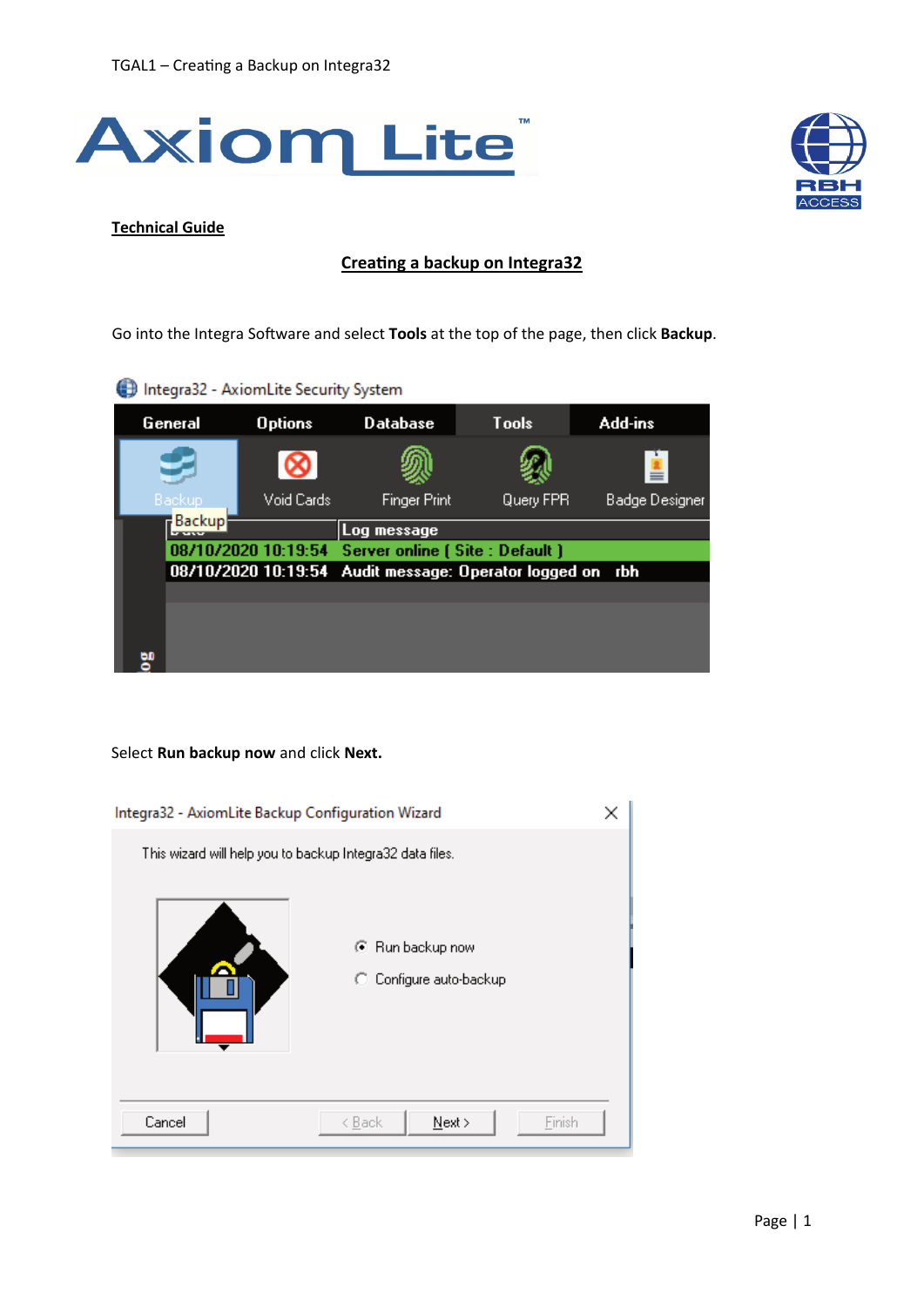The destination location should look like the default one below. If you want to backup everything, tick all the files. (You can backup to a network location or memory stick as long as you have admin privileges).

|        | Integra32 - AxiomLite Backup Configuration Wizard                                                                                                                                                 | × |
|--------|---------------------------------------------------------------------------------------------------------------------------------------------------------------------------------------------------|---|
|        | Select destination folder<br>C:\Program Files (x86)\rbh\Integra32\Default\Backup\<br><br>Select the file(s) to backup.<br><b>▽</b> Data Files<br><b>Ø</b> History Files<br>Cardholder Image Files |   |
| Cancel | Finish<br>< <u>B</u> ack<br>Next >                                                                                                                                                                |   |

If you the backup is successful, the **Event log** should display the messages below.

|      | General             | <b>Options</b>      | <b>Database</b>                       | <b>Tools</b> | Add-ins                                                | Repor |
|------|---------------------|---------------------|---------------------------------------|--------------|--------------------------------------------------------|-------|
|      |                     |                     |                                       |              |                                                        |       |
|      | Backup              | Void Cards          | <b>Finger Print</b>                   | Query FPR    | Badge Designer                                         | Cus   |
|      | Date                |                     | Log message                           |              |                                                        |       |
|      |                     | 08/10/2020 10:19:54 | Server online (Site : Default)        |              |                                                        |       |
|      | 08/10/2020 10:19:54 |                     | Audit message: Operator logged on rbh |              |                                                        |       |
|      | 08/10/2020 10:24:37 |                     |                                       |              | System: Backup started C:\Program Files (x86)\rbh\Inte |       |
|      | 08/10/2020 10:24:37 |                     | System: Backing-up file AxuserLT.mdb  |              |                                                        |       |
|      | 08/10/2020 10:24:38 |                     | System: Backing-up file AxsystLT.mdb  |              |                                                        |       |
|      | 08/10/2020 10:24:38 |                     | System: Backing-up file AxlogxLT.mdb  |              |                                                        |       |
| log  | 08/10/2020 10:24:38 |                     | System: Backing-up file Images        |              |                                                        |       |
| ent. | 08/10/2020 10:24:38 |                     |                                       |              | System: Backup ended C:\Program Files (x86)\rbh\Integ  |       |
|      |                     |                     |                                       |              |                                                        |       |

Integra32 - AxiomLite Security System

We also recommend setting up a scheduled backup, please see below.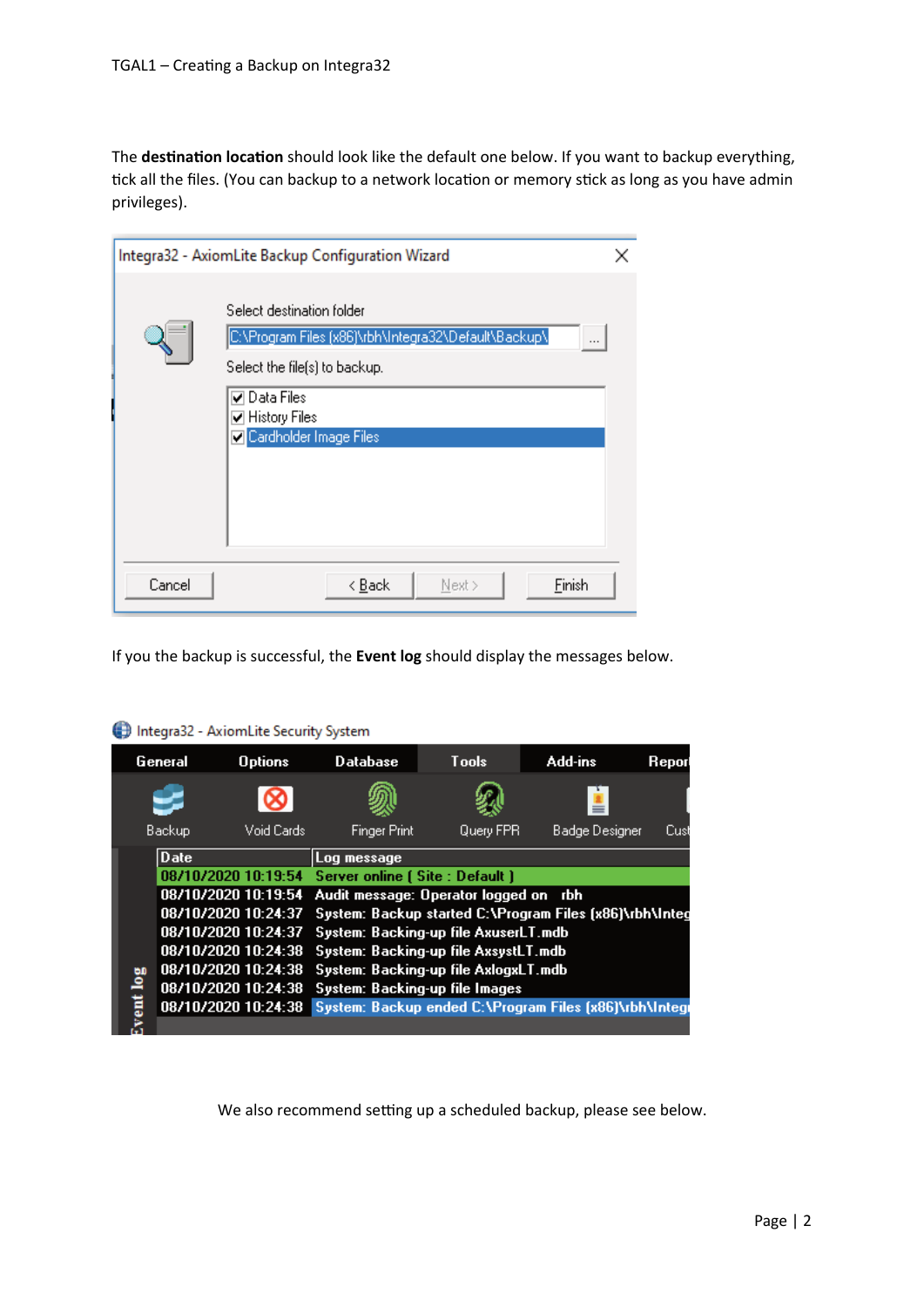Repeat step 1, but instead of **Run backup now**, select **Configure auto-backup** and click **Next.**



Leave the destination folder location as the one shown below and elect the files that you want to backup.

|                                                                                                                     | Integra32 - AxiomLite Backup Configuration Wizard                       |  |  |
|---------------------------------------------------------------------------------------------------------------------|-------------------------------------------------------------------------|--|--|
| Select destination folder<br> C:\Program Files (x86)\rbh\Integra32\Default\Backup\<br>Select the file(s) to backup. |                                                                         |  |  |
|                                                                                                                     | <b>▽</b> Data Files<br><b>☑</b> History Files<br>Cardholder Image Files |  |  |
| Cancel                                                                                                              | Next ><br>< <u>B</u> ack<br>Finish                                      |  |  |